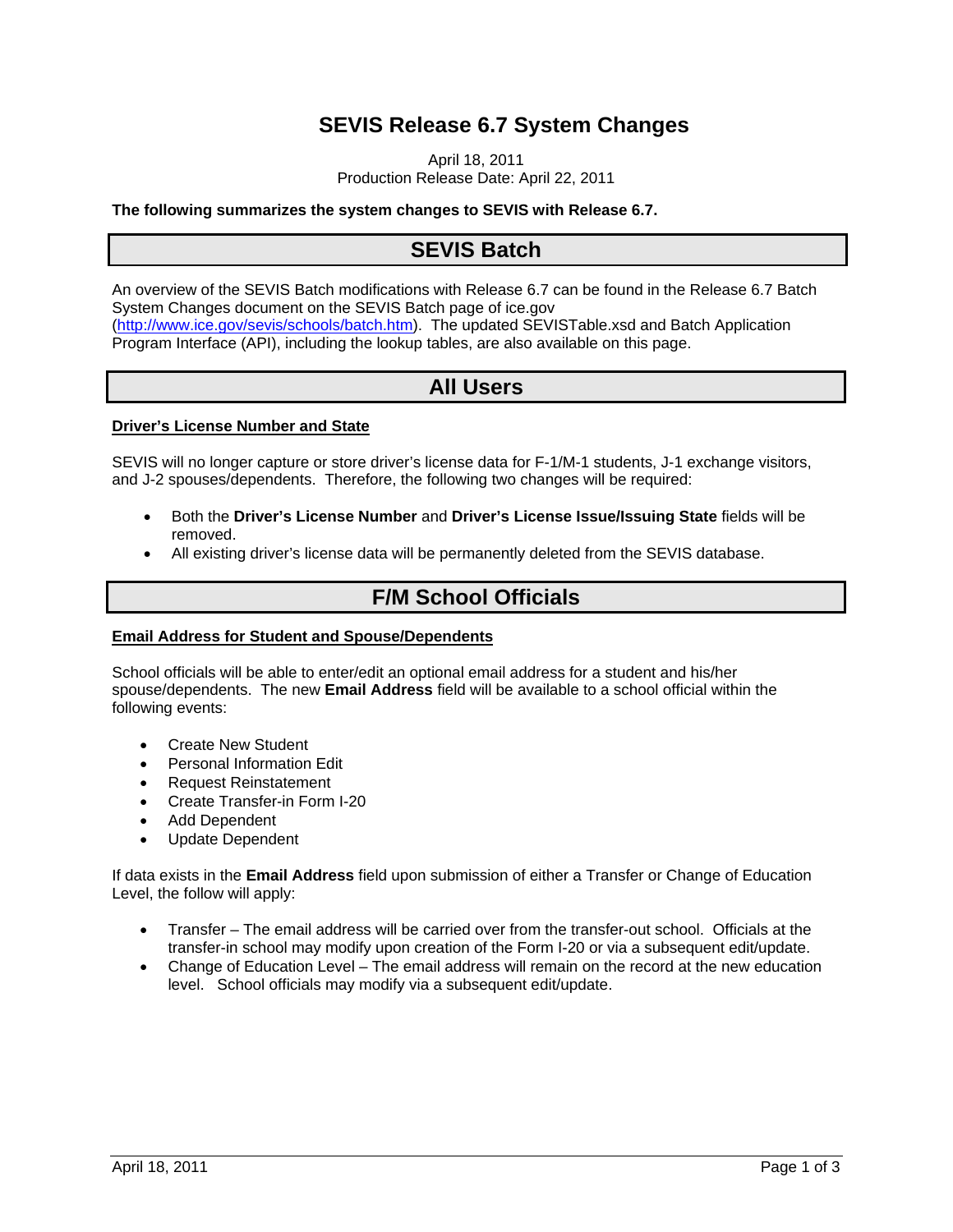## **J Sponsor Officials**

### **Annual Report (Form DS-3097)**

The Annual Report will be redesigned to be generated as Form DS-3097, Exchange Visitor Program Annual Report. Enhancements will include the following:

- Report will be generated in Portable Document Format (PDF). SEVIS will require Adobe Reader version 9 (or higher) in order to generate the Form DS-3097. The latest version of Adobe Reader can be downloaded via the **Get Plug-Ins** link on the right side of the SEVIS navigation bar.
- The Activity by Category section will be modified to include a total count of J-2 spouse/dependent records. These counts will be based on the number of spouse/dependent records either included with creation of the exchange visitor record or added when the exchange visitor is in Initial status. Spouse/Dependent records added to an Active status exchange visitor will not be included in this count.
- A new section will be added to the Statistical Report to provide a historical count of exchange visitor records at the program by SEVIS status. This count will be current as of the time the Form DS-3097 is generated.
- The Program Evaluation will be presented as six questions, five specific plus one for general comments. Sponsor officials will generate responses to these questions in a separate document and attach it to the Form DS-3097 when submitting to the Department of State.

The Form DS-3097 will only include data from January 1, 2006 to date. Therefore, when a sponsor official generates an Annual Report, the selections in the Annual Report Year drop-down list will be limited based on the Annual Reporting Cycle:

- Calendar Year 2006 to date.
- Academic Year –2007 to date.
- Fiscal Year –2007 to date.

### **Program Status Change Date**

When a program's status changes to Withdrawn, the status change date will be displayed on the *Program Information* screen. The date will be viewable to sponsor officials in the **Program Status** field (e.g., WITHDRAWN 10/20/2011).

### **Change of Status to J-1**

If a nonimmigrant is approved to change to J-1 status, SEVIS will require his/her Initial status record to be validated within 30 days of the earlier of the following two dates:

- Program Start Date in SEVIS
- **Benefit Start Date on the Form I-797 Approval Notice**

Sponsor official failure to validate within this timeframe will result in SEVIS automatically setting the exchange visitor record to No Show status.

### **Form DS-3036 and Form DS-3037**

Both the Form DS-3036, Exchange Visitor Program Application, and Form DS-3037, Update of Information on Exchange Visitor Program Sponsor, will be cosmetically updated as per the request of the U.S Department of State Office of Designation. The SEVIS screens related to these forms will also be modified to reflect the up to date information.